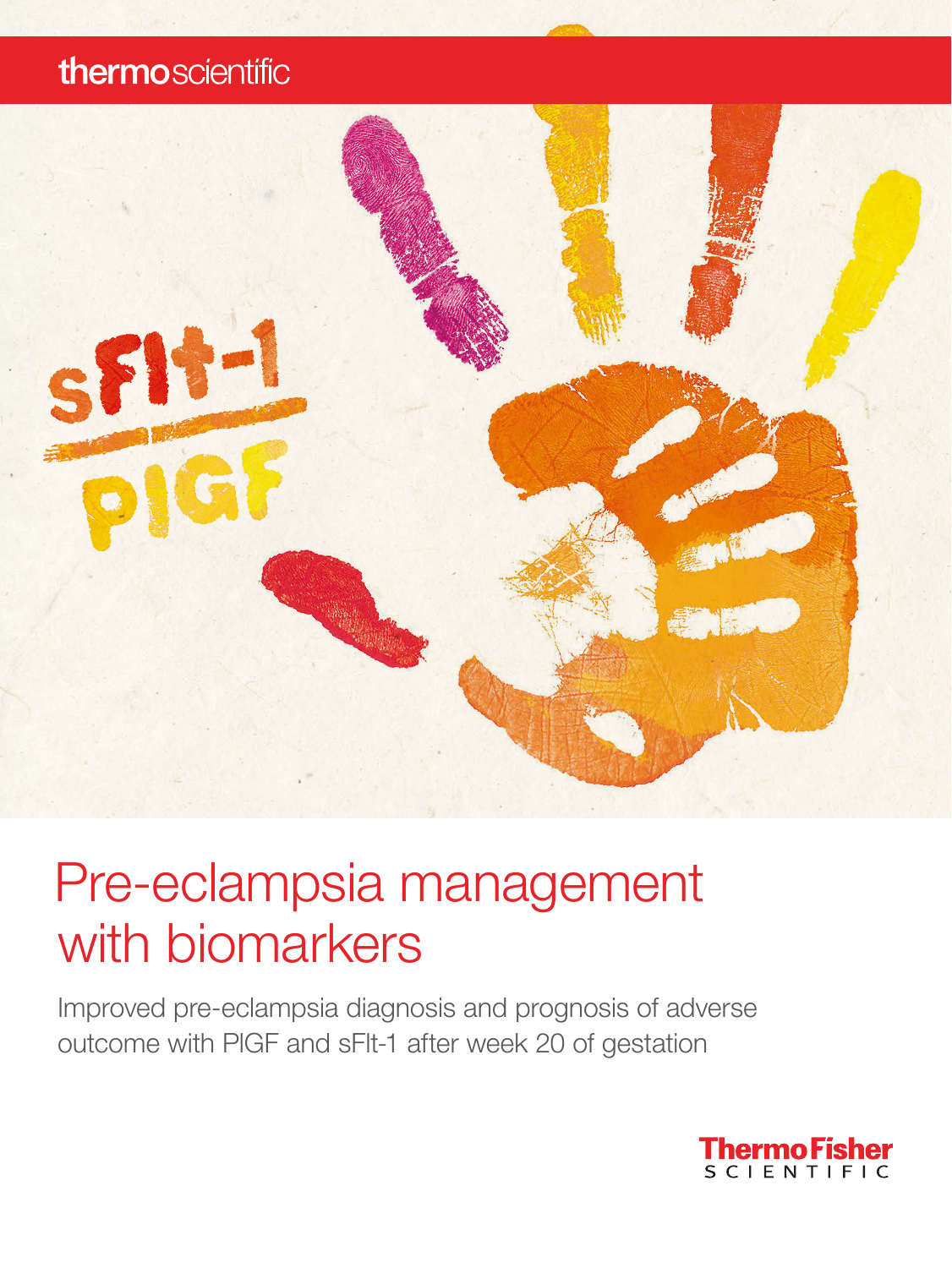# Biomarkers for pre-eclampsia management

## Improving the diagnostic tools for pre-eclampsia evaluation

Pre-eclampsia is a progressive, pregnancy-related disorder with severe complications for mother and child. A timely diagnosis is needed in order to prevent maternal and fetal morbidity or mortality. In the absence of a specific therapy other than delivery the main objective of frequent patient monitoring is to detect deterioration of a patient's condition and to counteract maternal and fetal risk.





10% of pregnant women show unspecific signs and symptoms of pre-eclampsia



Only one fifth of them are acatually developing pre-eclampsia<sup>1</sup>

Diagnostic standard for pre-eclampsia …



The "gold standard" for pre-eclampsia diagnosis – assessment of blood pressure and proteinuria – offers only a poor sensitivity and specificity with regards to origin of disease and prediction of maternal and perinatal outcome.<sup>2,3</sup>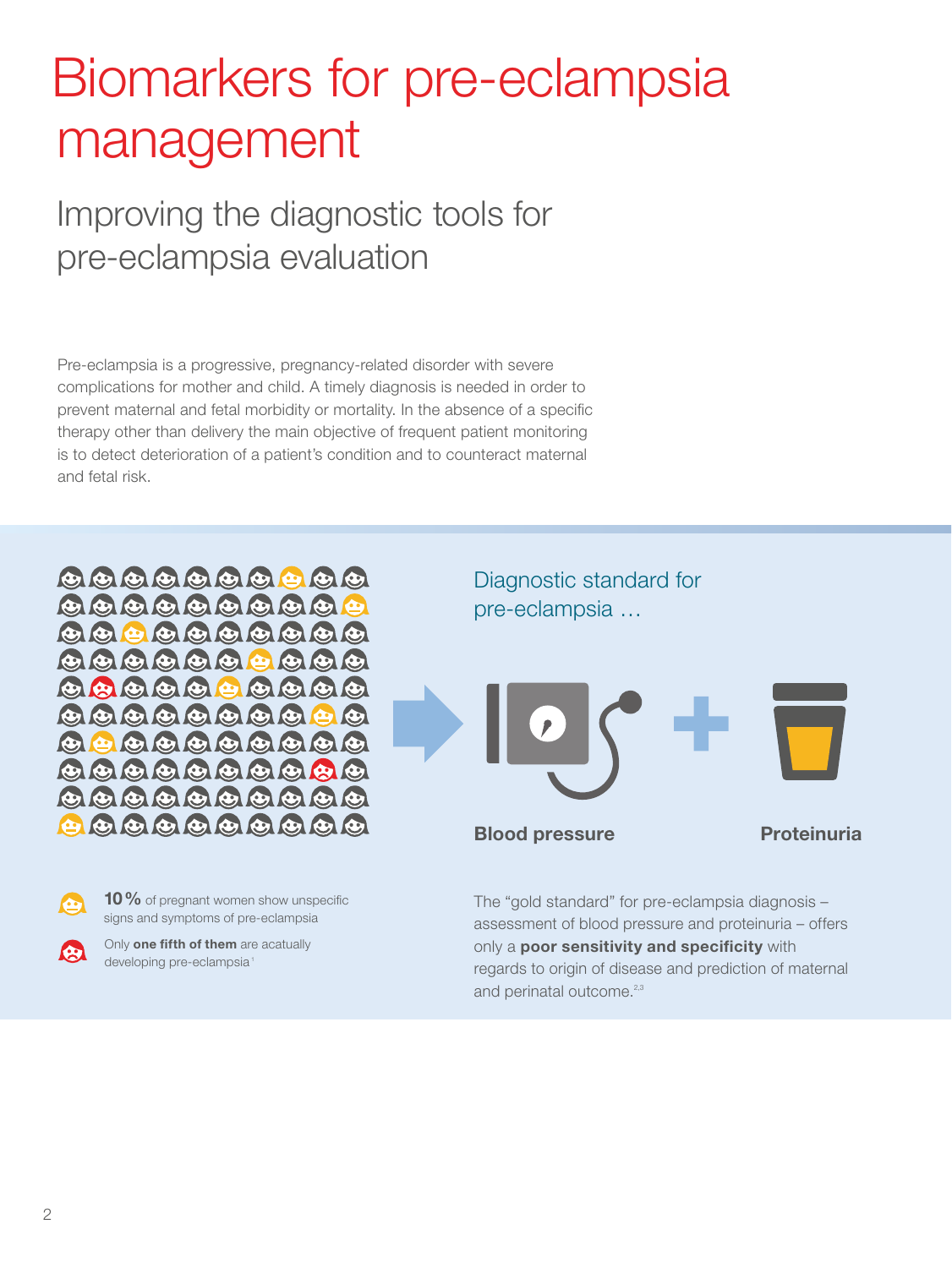### Serum sFlt-1 and PlGF determination adds significant clinical benefit to standard procedures

Determination of the biomarkers sFlt-1 (soluble FMS-like Tyrosine Kinase) and PlGF (Placental Growth Factor) in maternal blood have shown to significantly improve risk stratification among women presenting for pre-eclampsia evaluation.

The high sensitivity assays Thermo Scientific™ B·R·A·H·M·S™ sFlt-1 KRYPTOR™ and Thermo Scientific B·R·A·H·M·S PlGF plus KRYPTOR detect serum levels of both biomarkers reliably throughout pregnancy and thus improve pre-eclampsia management.



Measuring sFlt-1 and PlGF starting in mid pregnancy in women with suspected pre-eclampsia significantly improves the current evaluation of patients – for a better patient management and improved care.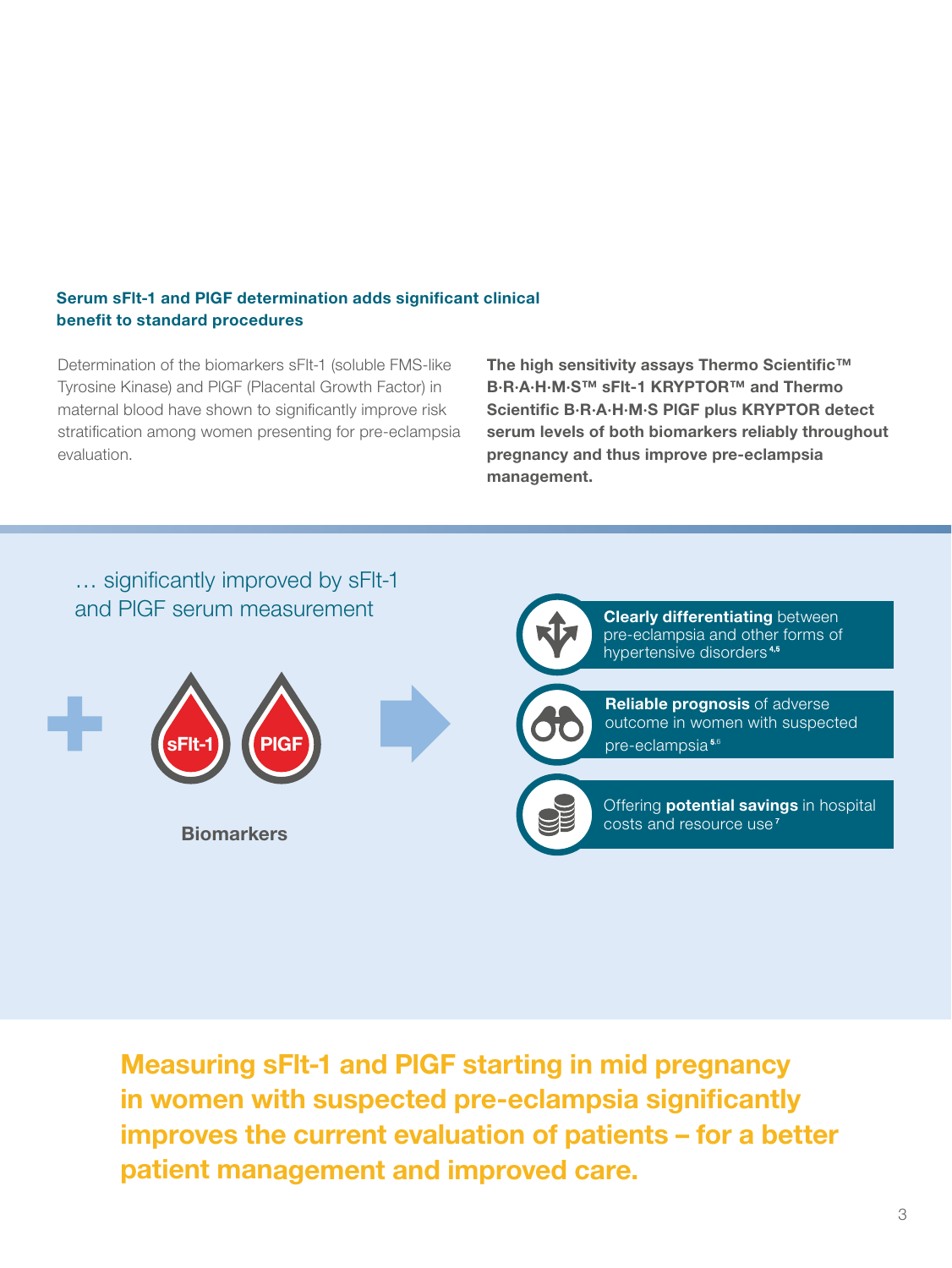# Pre-eclampsia diagnosis and prognosis of adverse outcome

## The added value of sFlt-1 and PlGF

### Improved diagnosis of pre-eclampsia with sFlt-1/PlGF ratio

Many studies have proved the additional benefit of the sFlt-1/PlGF ratio in diagnosing pre-eclampsia:

- In women presenting with hypertension, the sFlt-1/ PIGF ratio is able to distinguish between those who will develop pre-eclampsia and those with chronic or gestational hypertension. Women with pre-eclampsia have a significantly higher sFlt-1/PlGF ratio than women with other hypertensive disorders or controls.4,5
- The addition of sFlt-1/PlGF ratio to Doppler ultrasound measurement improves the sensitivity and specificity in diagnosing pre-eclampsia compared to the Doppler measurement alone.<sup>8</sup>
- Measurement of sFlt-1 and PlGF levels in maternal serum, starting in mid pregnancy, can confirm pre-eclampsia diagnosis, with the sFlt-1/PIGF ratio having a superior diagnostic ability compared to either of the biomarkers alone.<sup>8,9</sup>

Therefore, the sFlt-1/PlGF ratio is a valuable additional tool for confirming or excluding the diagnosis of pre-eclampsia.



PlGF and sFlt-1 were measured on KRYPTOR in parallel on samples from pregnant women with normal pregnancy outcome and patients with pre-eclampsia. At a cut-off of 85 for the sFlt-1/PlGF ratio, the sensitivity was calculated at 95% and the specificity at 84% for diagnosing pre-eclampsia. Latest studies show identical clinical performance and high accuracy in diagnosisg pre-eclampsia when applying recently published cut-offs by using the sFIt-1/PIGF ratio on KRYPTOR.<sup>6,10,11</sup>

### The higher the sensitivity of a test the more women with pre-eclampsia are identified correctly and can be advised for closer monitoring.

Figure 1 Improved pre-eclampsia diagnosis with sFlt-1/PIGF ratio<sup>12</sup>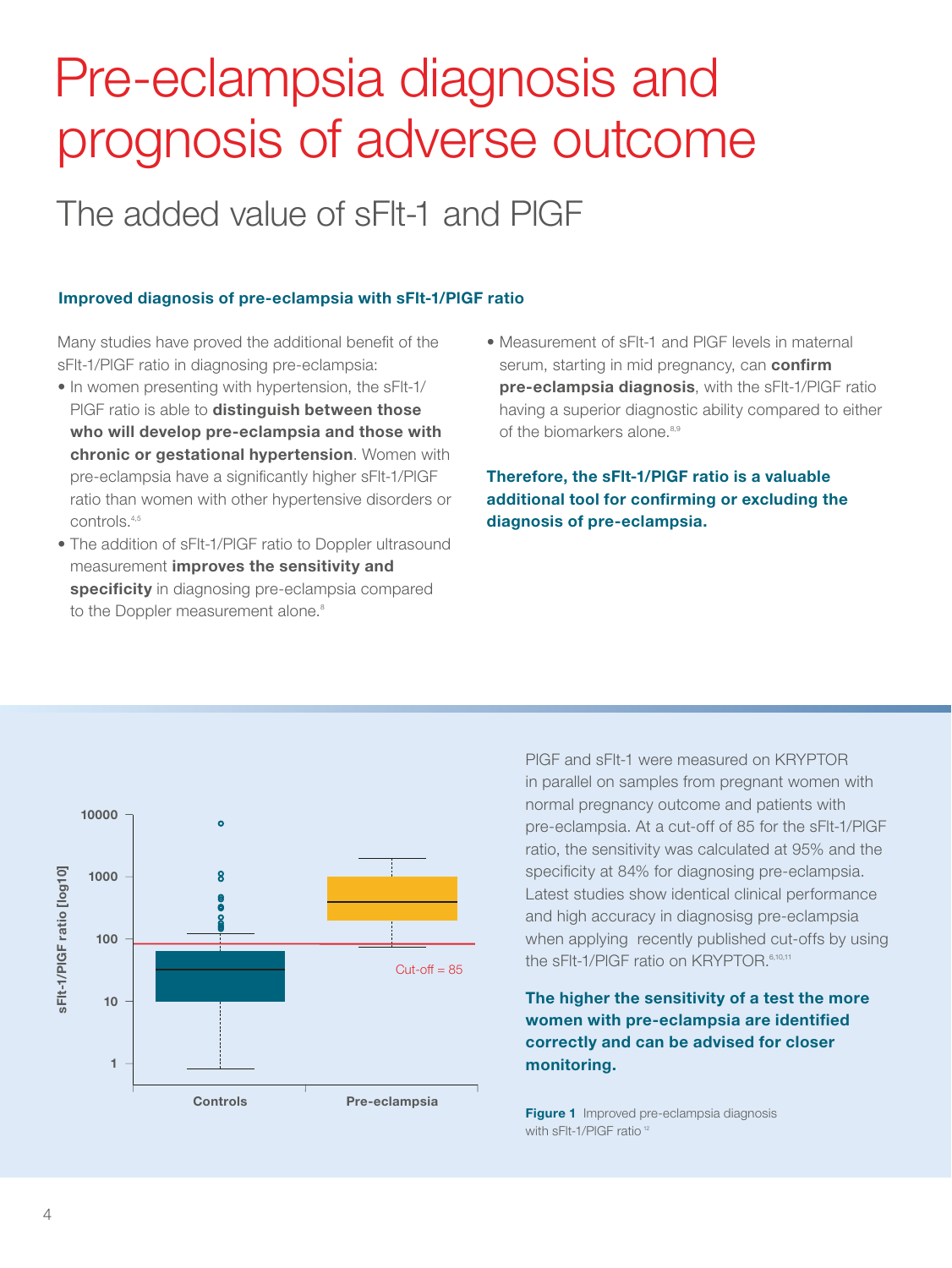

### Prognosis of adverse outcome with sFlt-1/PlGF ratio

Recent studies showed that **women with any** subsequent adverse outcome in addition to hypertension had a significantly higher sFlt-1/PlGF ratio than those women without, especially when presenting before week 34 (Figure 2).<sup>5,6</sup>

#### Women who needed to be delivered within the

next 2 weeks after presentation had a significantly higher sFlt-1/PlGF ratio than women who could continue with their pregnancy (Figure 3).<sup>5,6</sup>



Figure 2 Prediction of adverse outcome with sFlt-1/PIGF ratio in women presenting  $<$  34 weeks' gestation $<sup>6</sup>$ </sup>



Figure 3 Prediction of duration of pregnancy with sFlt-1/PIGF ratio in women presenting  $<$  34 weeks' gestation $<sup>6</sup>$ </sup>

The sFlt-1/PlGF ratio is also a potent predictor for subsequent maternal and fetal adverse outcome in women already diagnosed with pre-eclampsia and can support clinical decisions.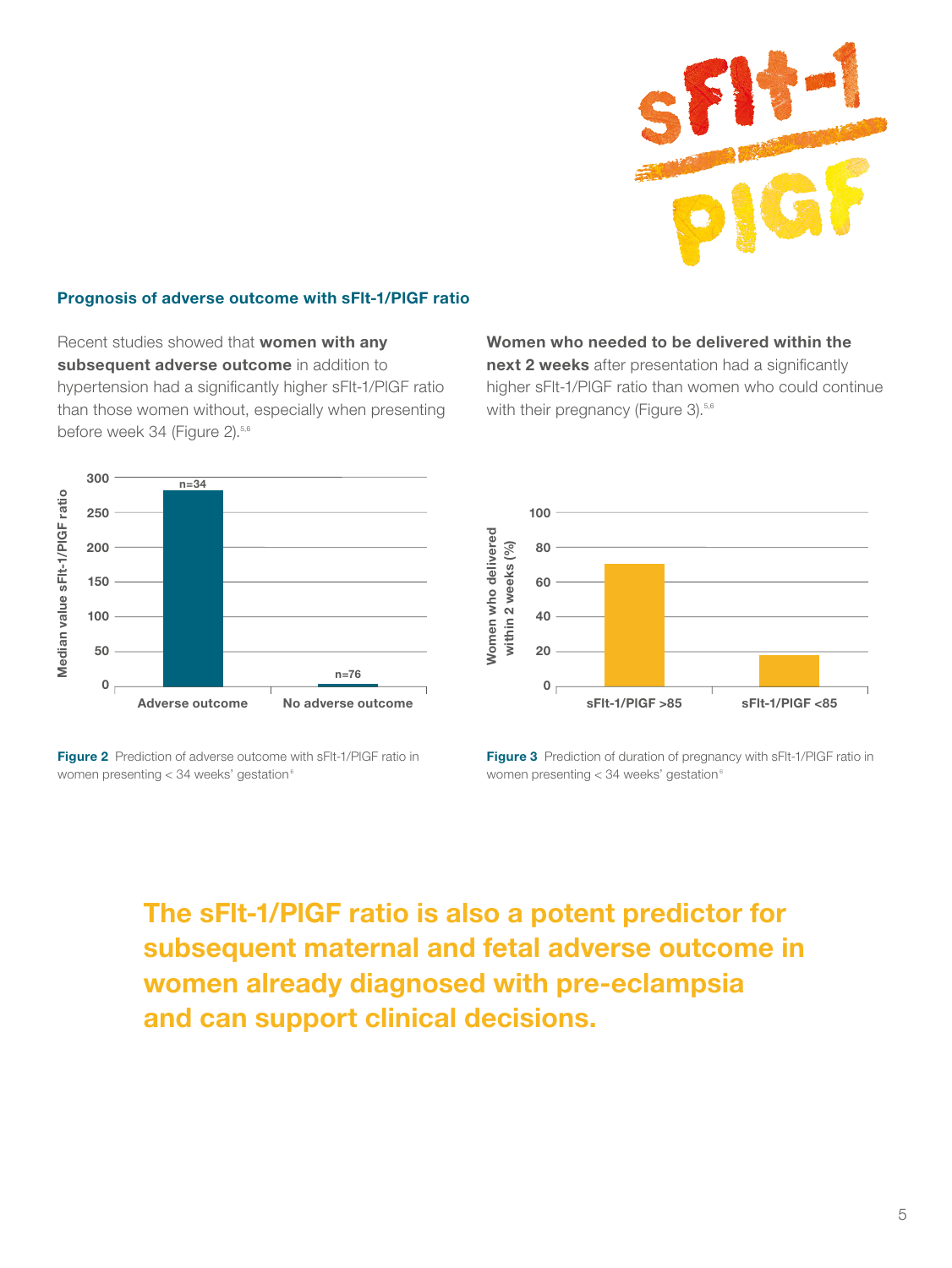# The role of angiogenic factors

## Biomarker levels correlate with severity of disease

#### sFlt-1 and PlGF are counterparts

Although the cause of pre-eclampsia remains unclear, it is likely that the syndrome is initiated by an imbalance of angiogenic factors secreted by the placenta that induce endothelial dysfunction.



Figure 4 sFlt-1 acts as potent antagonist of PIGF and VEGF by adhering to the receptor-binding domains, thus preventing interaction with endothelial receptors and inducing endothelial dysfunction

**sFIt-1** is a truncated form of the VEGF receptor FIt-1, circulating freely in the blood. sFlt-1 is produced in the placenta and secreted into the bloodstream, where it binds VEGF and PlGF with high affinity and therefore neutralizes their effects.<sup>8</sup>

**PIGF** belongs to the Vascular Endothelial Growth Factors (VEGF) family, promoting proliferation and survival of endothelial cells and inducing vascular permeability.<sup>13</sup>

- Signal transduction (healthy)
- Signal transduction inhibited

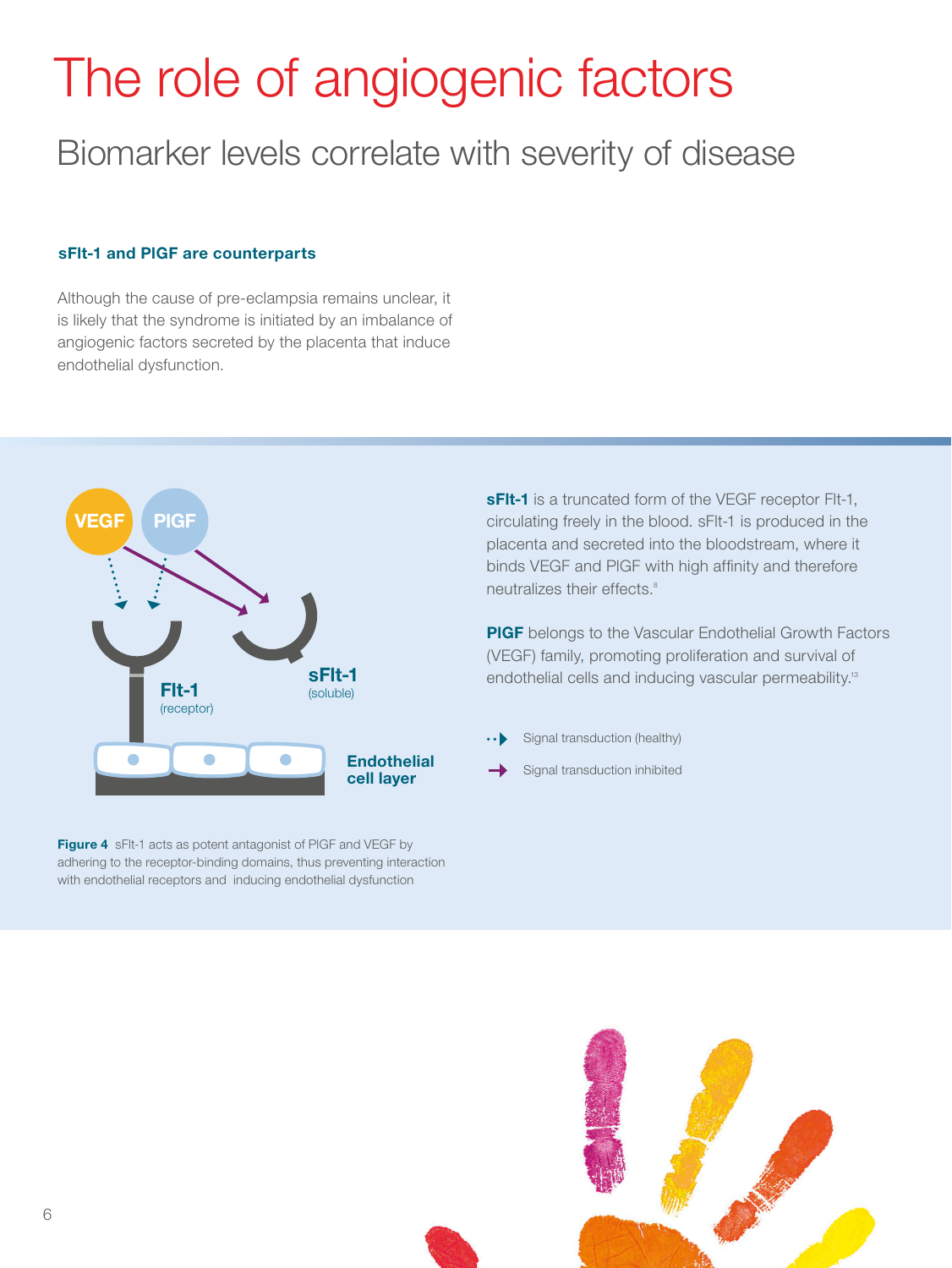

#### 1100 Mean PIGF concentration [pg/mL] Mean PlGF concentration [pg/mL] 1000 PlGF 900 800 700 600 *p*=0.02 500 *<sup>p</sup>*=0.003 *<sup>p</sup>*=0.03 400 300 *p*=0.002 200 *p*=0.01 100 *<sup>p</sup>*<0.001 *<sup>p</sup>*=0.01 *<sup>p</sup>*<0.001 *p*=0.01  $\Omega$ 8-12 13-16 17-20 21-24 25-28 29-32 33-36 37-41 Gestational age (week)

### Angiogenic factors during pregnancy

### Normal pregnancy

During pregnancy, sFlt-1 levels are stable until weeks 20-24, when they rise steadily until delivery. In contrast, PlGF levels increase progressively in first and second trimester and decrease towards term.<sup>13</sup>

### Pre-eclamptic pregnancy

In women with pre-eclampsia, sFlt-1 levels are significantly increased while concentrations of circulating free PlGF are significantly decreased.<sup>13,14</sup> In contrast to PlGF where the difference between healthy and pre-eclamptic pregnancies is measurable throughout pregnancy, sFlt-1 levels only start to seperate after week 20.



- **Women who had pre-eclampsia** >5 weeks later
- Women who later had pre-eclampsia
- **Women with clinical pre-eclampsia**

**Figure 5** Mean sFIt-1 and PIGF concentrations of healthy women and those women who later developed pre-eclampsia<sup>13</sup>

Measuring maternal serum concentrations of sFlt-1 and PlGF can differentiate healthy women from women with pre-eclampsia.<sup>9,15</sup> Changes in sFIt-1 and PIGF levels also reflect the severity of the disease: early-onset preeclampsia is associated with greater changes compared to late-onset pre-eclampsia.<sup>16</sup>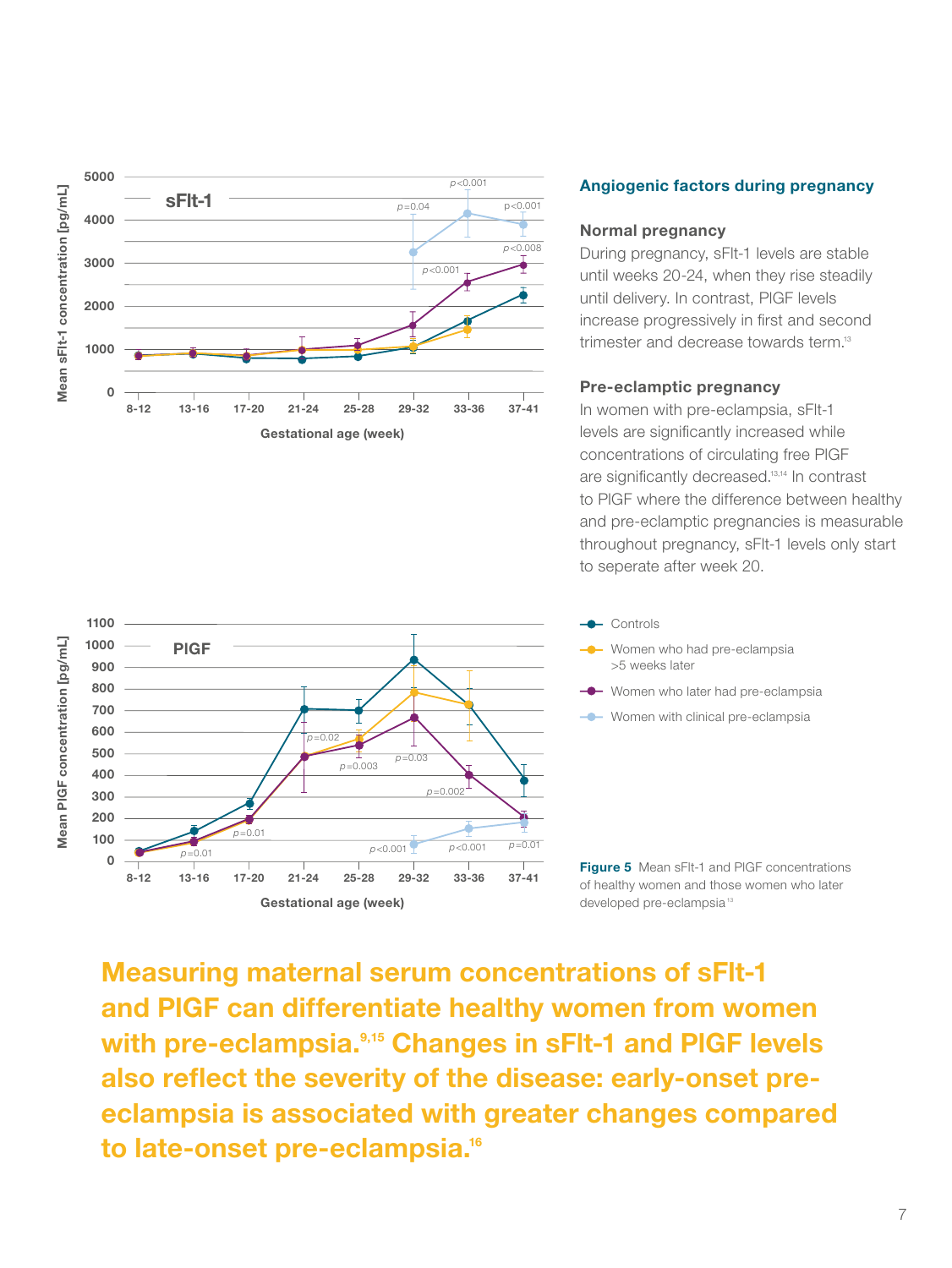# Pre-eclampsia management throughout pregnancy

## Improving the outcomes for mother and child

### PlGF and PAPP-A: First trimester screening for timely intervention

Combined screening for pre-eclampsia in weeks 11–13+6 can reliably identify women at risk for developing pre-eclampsia.

Combined first trimester screening includes

- serum PlGF and PAPP-A measurement,
- determination of mean arterial pressure (MAP), and
- Uterine Artery Pulsatility Index (UAPI)
- resulting in a detection rate of >90% for a fixed false positive rate of 5%.17

An early identification of high-risk women allows for preventive measures and intensified monitoring. Administering low-dose aspirin (<150 mg/day) to high-risk women before 16 weeks of gestation can significantly reduce the incidence of pre-eclampsia by 50%-90%.<sup>18,19</sup>

First trimester

| sе                          | . <b>. . .</b> .<br>screening for<br>pre-eclampsia<br>with <b>PIGF</b> and<br><b>PAPP-A</b>      |    |  |
|-----------------------------|--------------------------------------------------------------------------------------------------|----|--|
|                             | Administer low-dose aspirin<br>to high risk patients<br>$\sqrt{\text{start} - 16 \text{ weeks}}$ |    |  |
| Week of gestation<br>8<br>9 | 13<br>14<br>16.<br>15                                                                            | 18 |  |



### Facts on pre-eclampsia

- Multisystem, life-threatening pregnancy-related disorder
- A main reason for maternal and fetal morbidity and mortality<sup>20,21</sup>
- Incidence: 2-8% of pregnancies
- Definition: New onset hypertension and proteinuria >20 weeks of gestation in previously normotensive women<sup>22</sup>
- HELLP (Hemolysis, Elevated Liver enzymes, Low Platelets): Severe pre-eclampsia variant occurring in ≈20% of symptomatic women; defined by additional affection of liver and coagulation system<sup>23</sup>
- Eclampsia: Final stage of disease, associated with severe tonic-clonic seizures and coma as well as brain injury, cerebral edema and stroke<sup>23</sup>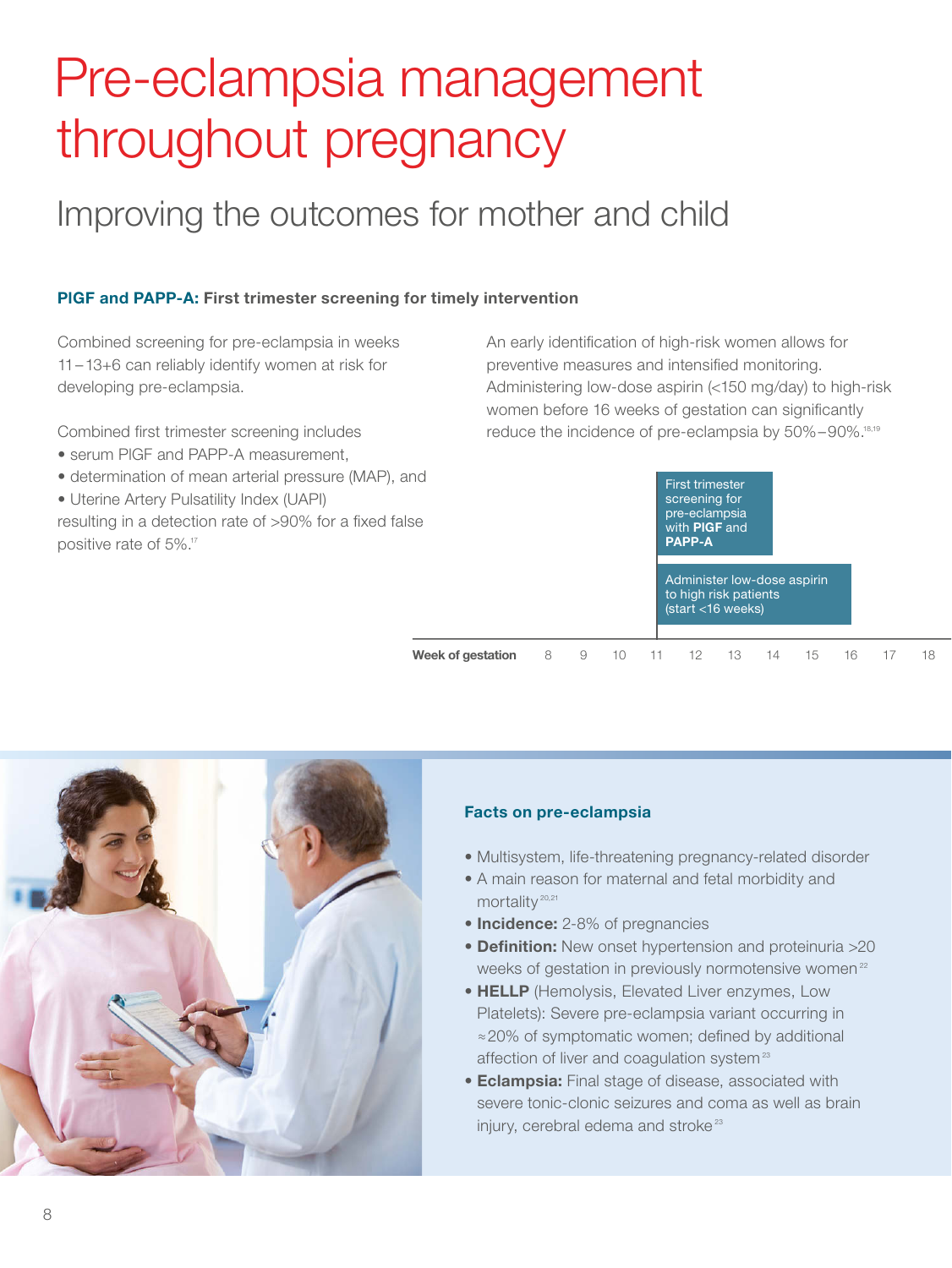### sFlt-1/PlGF ratio: Improved diagnosis and prognosis of adverse outcome

First symptoms of pre-eclampsia (hypertension, proteinuria) are observed after 20 weeks of gestation.<sup>23</sup>

Diagnosis of pre-eclampsia is difficult, as pre-eclampsia can be confused with other diseases such as pregnancyinduced hypertension.

By adding sFlt-1/PlGF ratio to the current diagnostic standard, the diagnosis of pre-eclampsia in a symptomatic woman can be confirmed or excluded.<sup>2,10,11</sup>

In women with diagnosed pre-eclampsia, the sFlt-1/PlGF ratio is a potent predictor of subsequent maternal and fetal adverse outcome and can be useful for further patient management.<sup>5,6</sup>



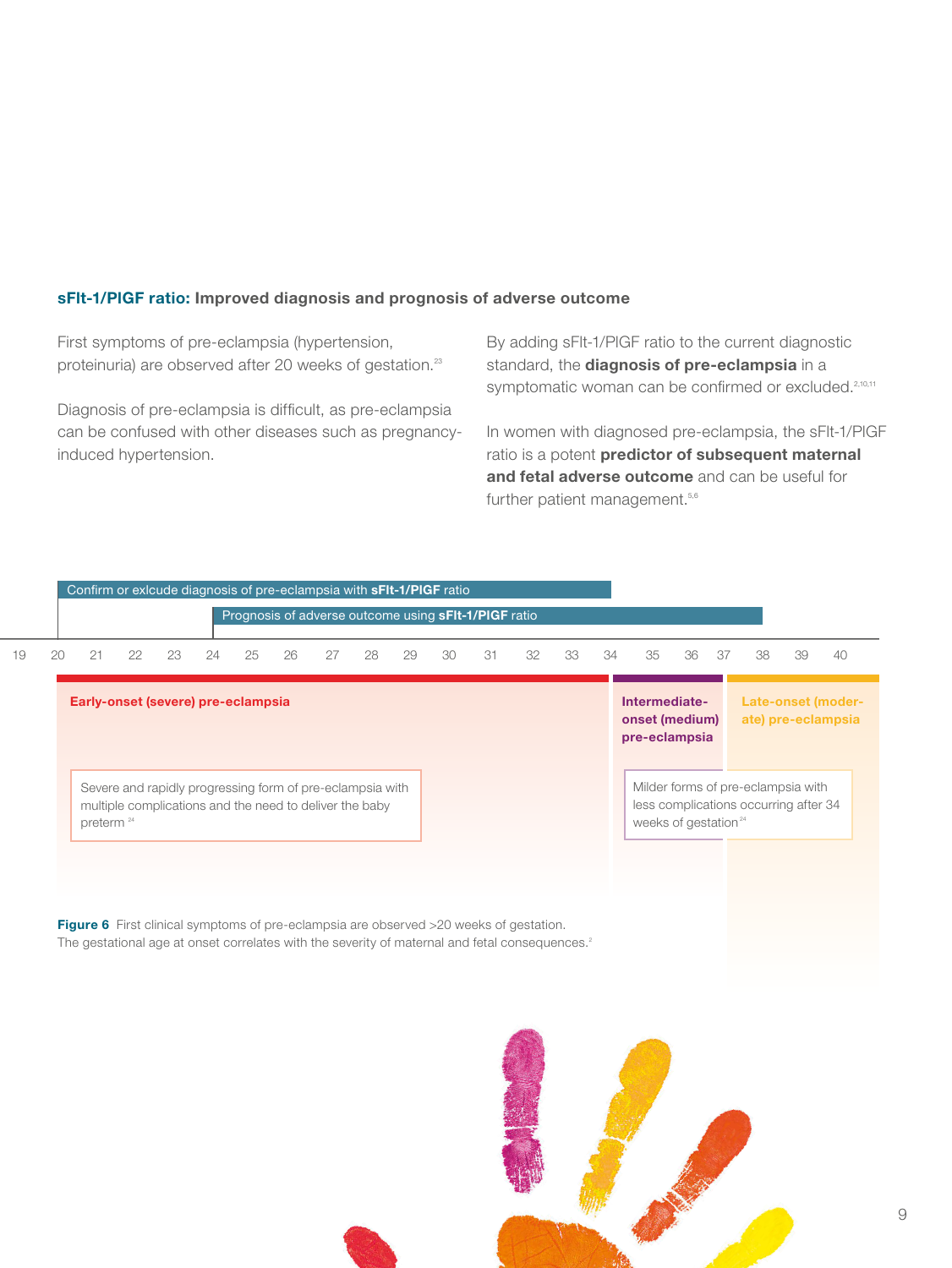# Complete pre-eclampsia portfolio

From safe screening to improved diagnosis with B·R·A·H·M·S sFlt-1 and PlGF plus

### Thermo Scientific B·R·A·H·M·S sFlt-1 KRYPTOR

Automated immunofluorescent assay for the quantitative determination of the concentration of sFlt-1 (soluble FMSlike Tyrosine Kinase 1, also known as VEGF receptor-1) in human serum.

- 75 determinations per kit
- 9 min incubation time
- Monoparametric control kit, 3 levels
- Wide measuring range: 22-90000 pg/mL
- Excellent precision

With the lower and upper detection limits of 22 and 90000 pg/mL B·R·A·H·M·S sFlt-1 KRYPTOR provides the measuring range needed for a reliable detection of clinical sFlt-1 values throughout pregnancy.



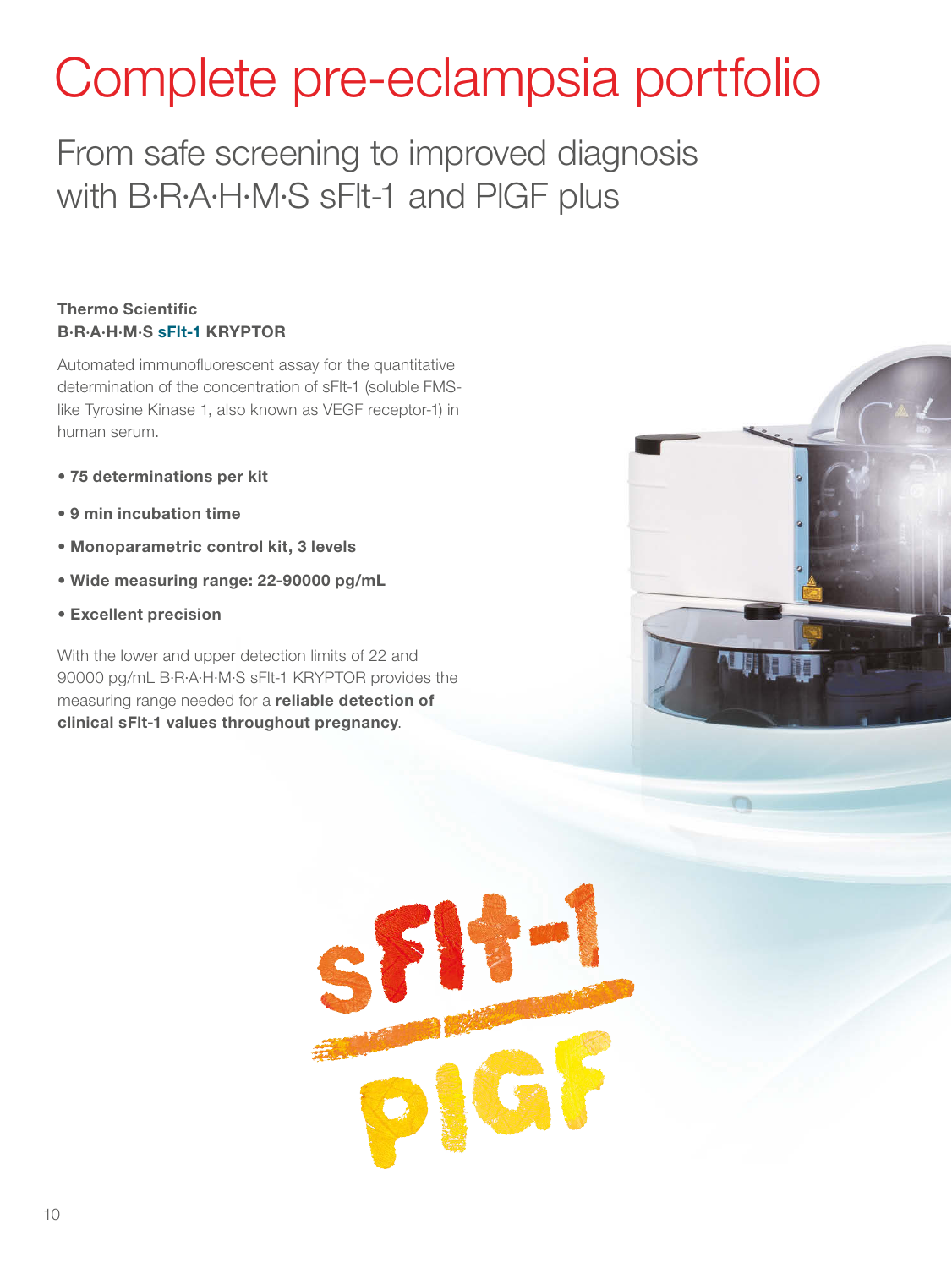

Automated immunofluorescent assay for the quantitative determination of the concentration of PlGF (Placental Growth Factor) in human serum. The assay is specific for the measurement of human free PlGF-1.

- 75 determinations per kit
- 29 min incubation time
- Monoparametric control kit, 3 levels
- Wide measuring range: 3.6-7000 pg/mL
- Excellent precision

With a detection limit of 3.6 pg/mL and an upper limit of 7000 pg/mL B·R·A·H·M·S PlGF plus KRYPTOR provides the high sensitivity needed for **measuring PIGF levels** in first trimester as well as a wide measuring range to reliably measure clinical values in second and third trimester.

### Exceptionally precise, fast and easy Thermo Scientific B·R·A·H·M·S KRYPTOR compact PLUS

### 18 Years Reliable Results 18 Years Confident Decisions

**VRYPTORCOMPACTPLUS** 

- All KRYPTOR platforms FMF approved
- In routine use by FMF since 1999
- Excellent precision and proven median stability